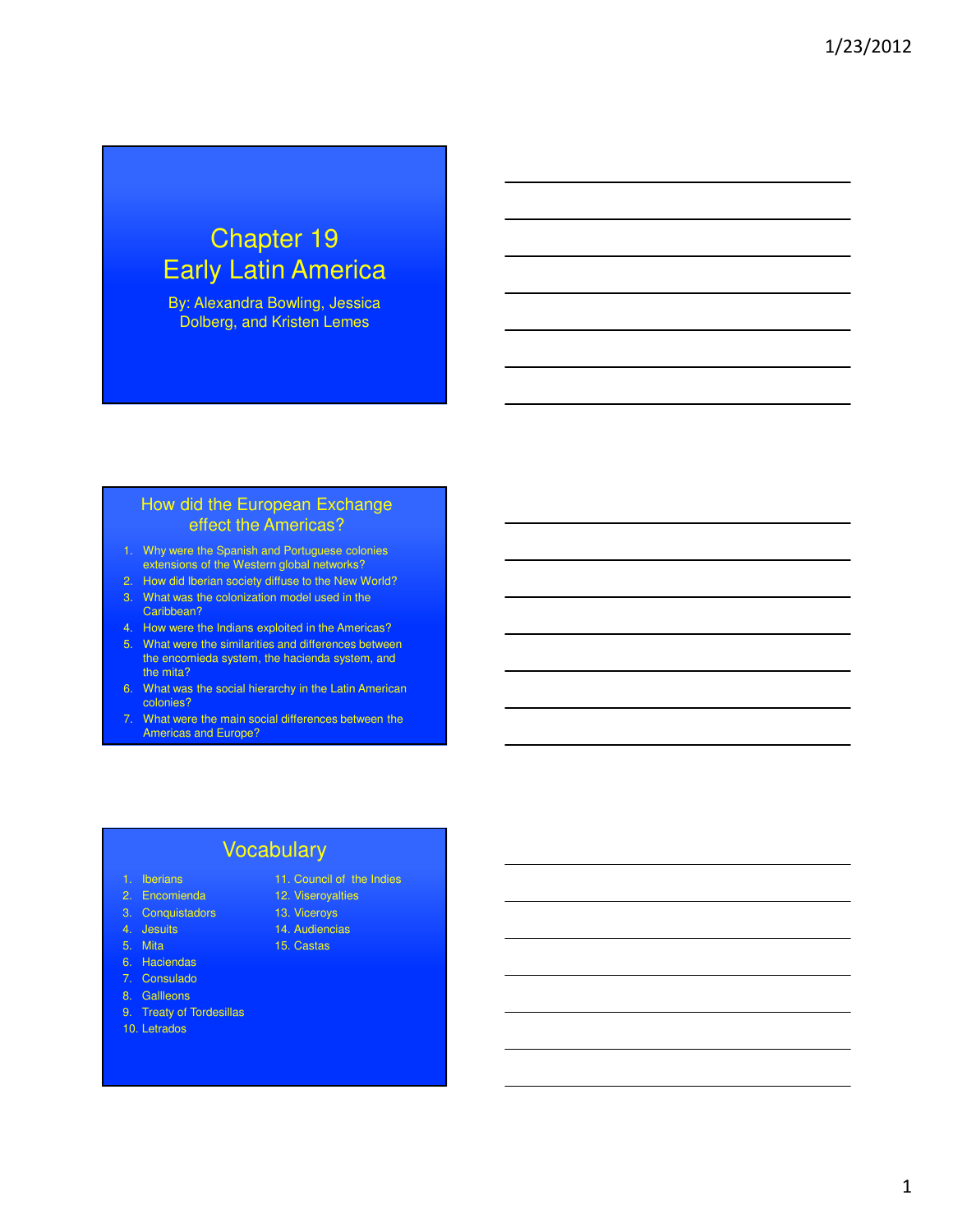





## Diffusion of Iberian Society

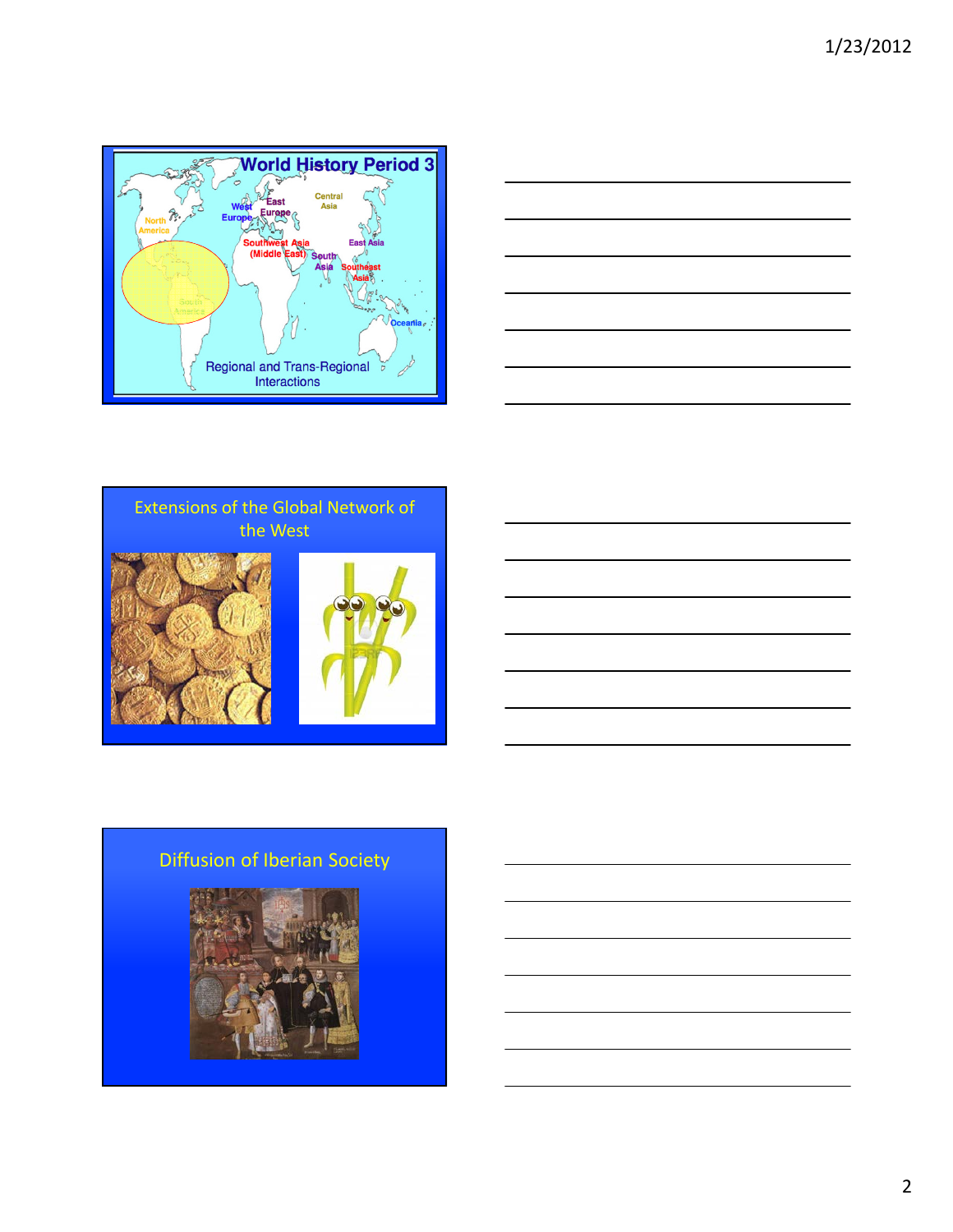Model for Caribbean Colonization



### The Conquerors



# Exploitation of the Indians© Original Artist<br>Reproduction rights obtainable from<br>www.CartoonStock.com GATT W  $\omega$ "Amigo". speak "french and history won't<br>"Amigo". speak "french and history won't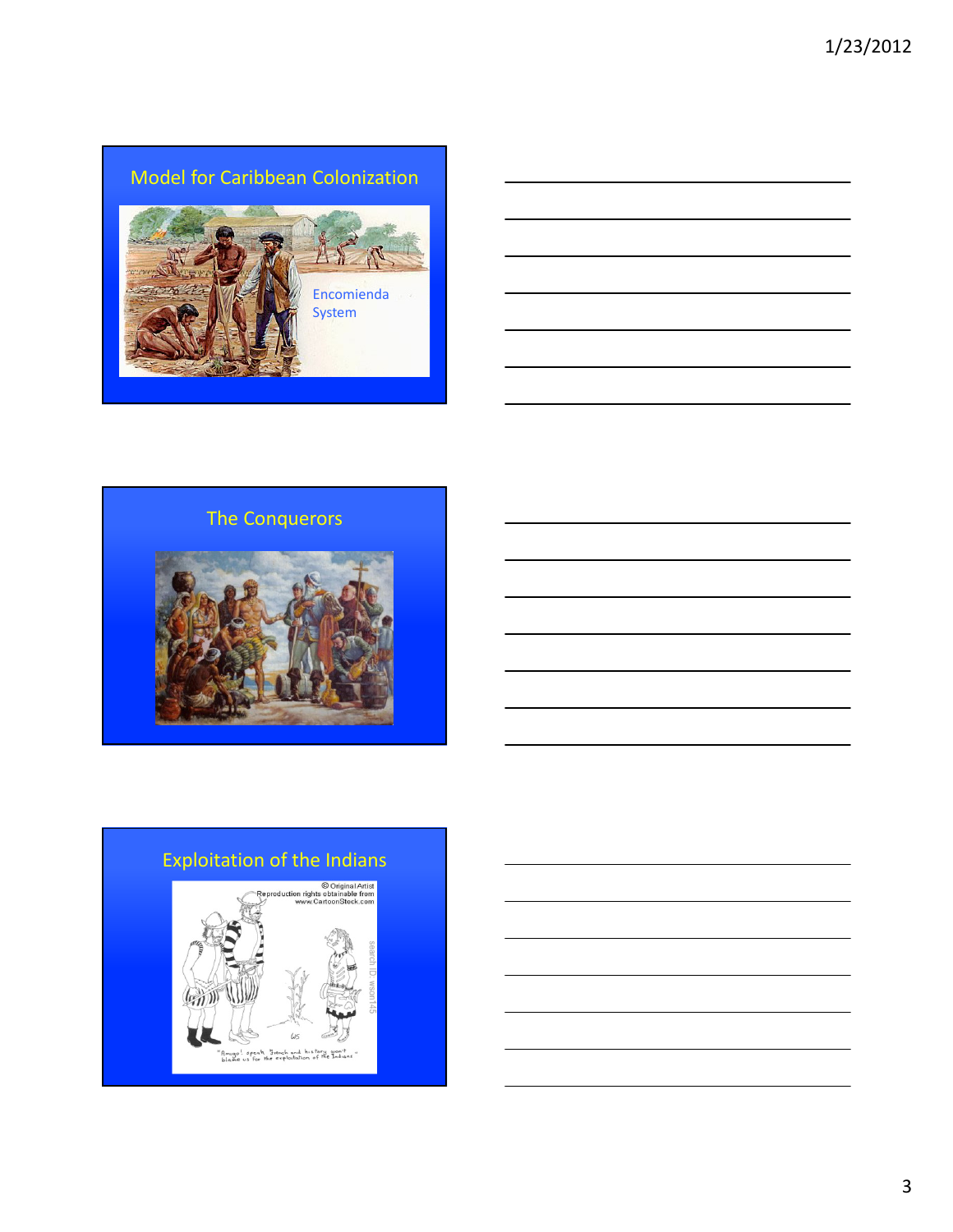





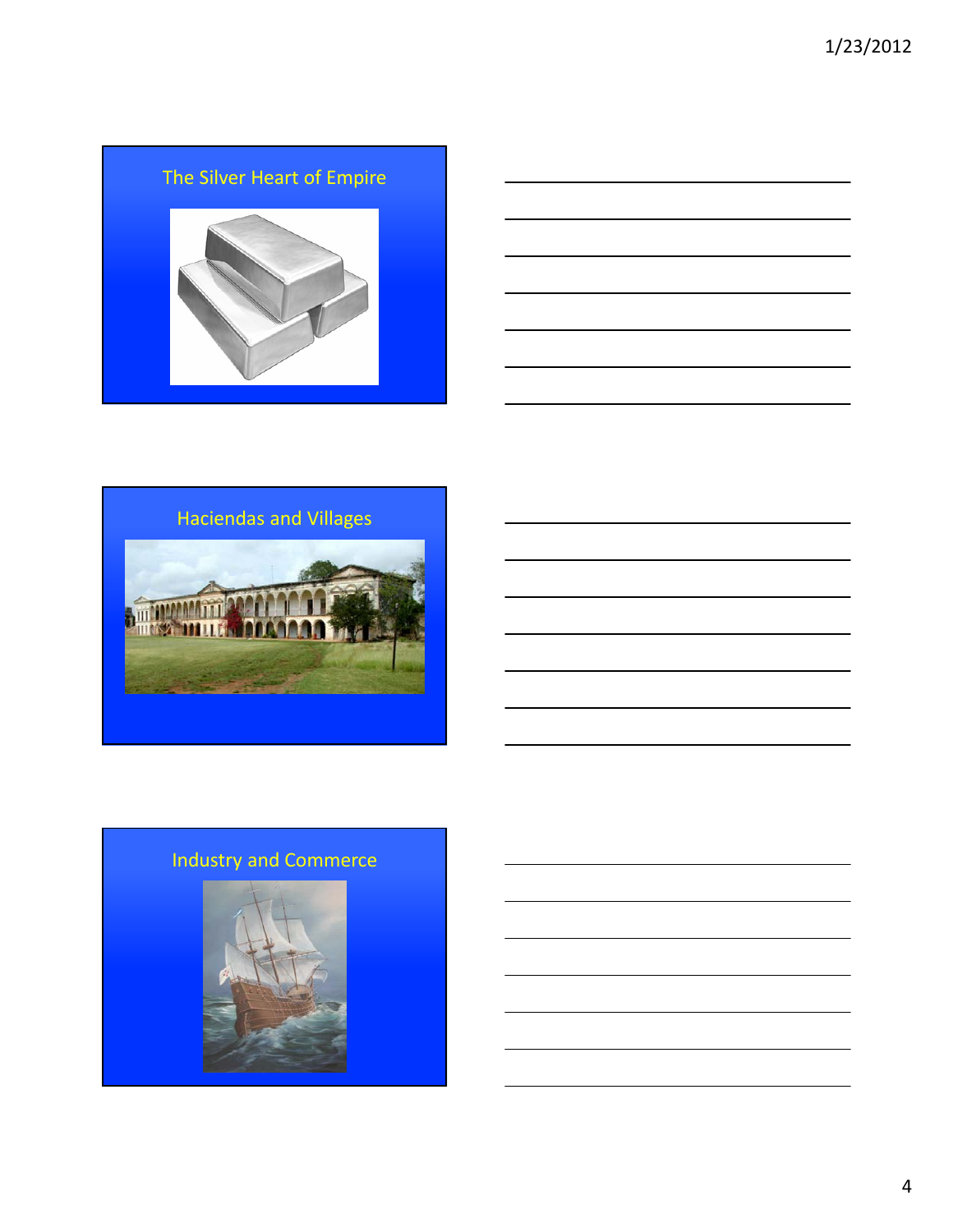





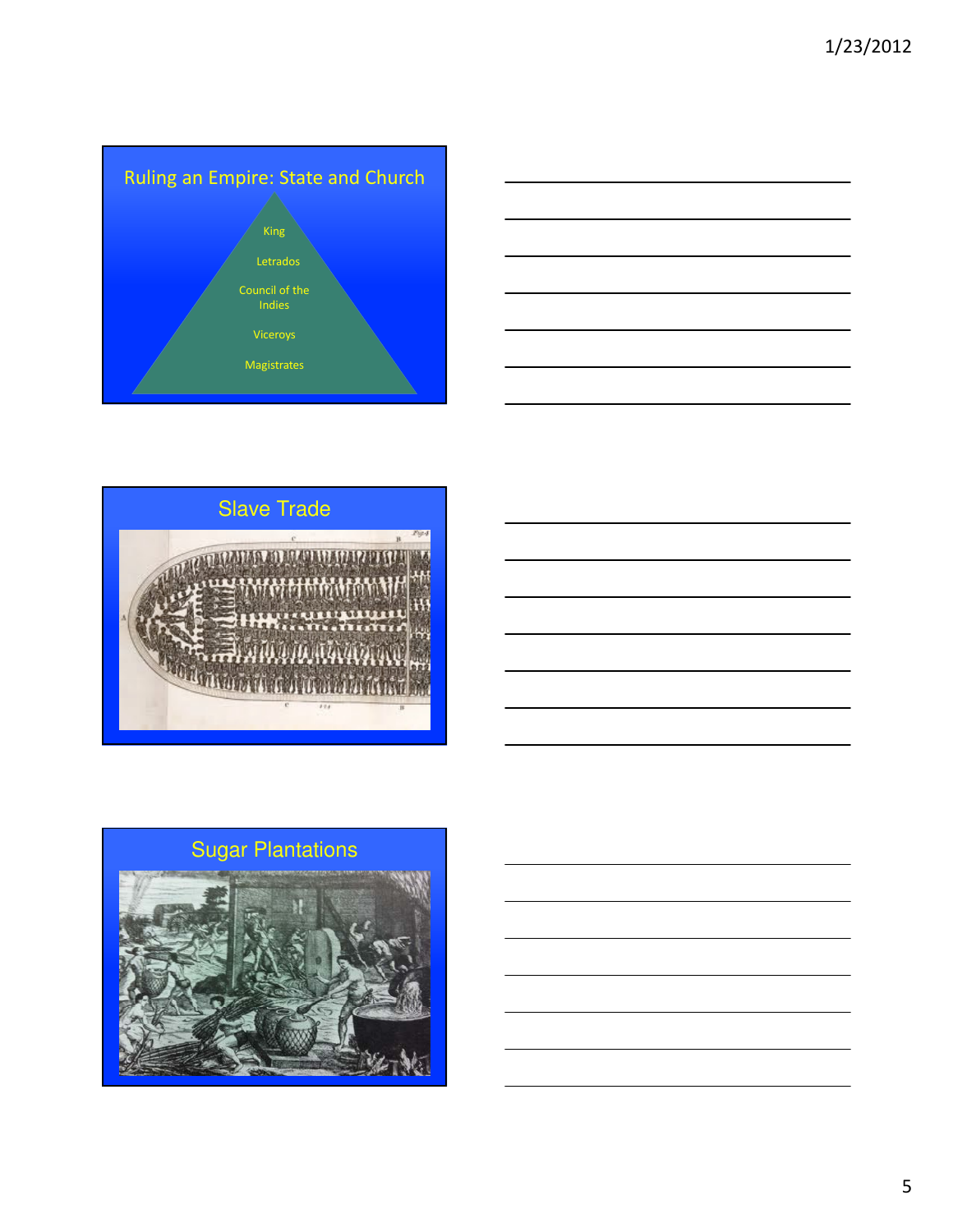